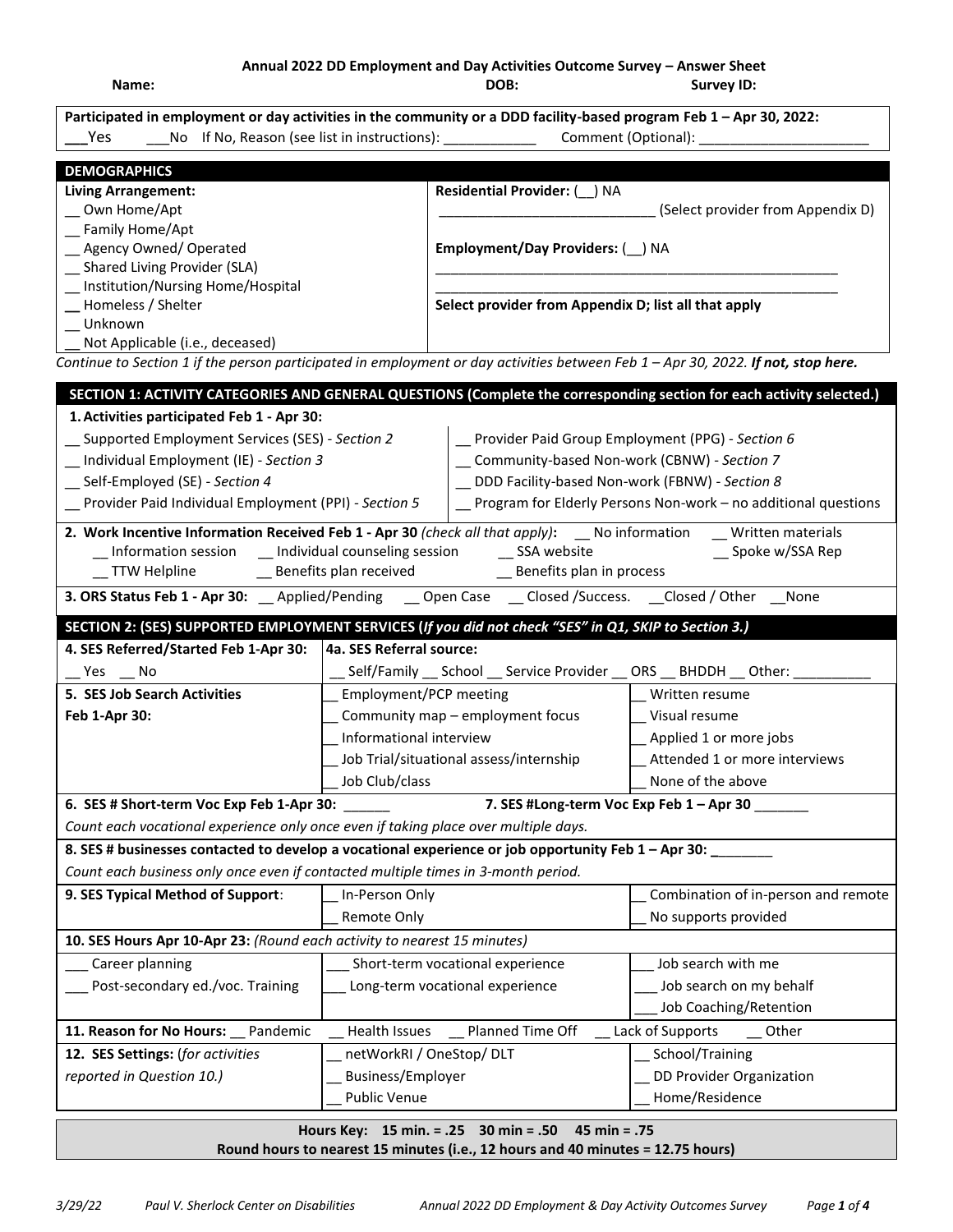# **EMPLOYMENT DATA**

| SECTION 3: (IE) INDIVIDUAL EMPLOYMENT (If you did not check IE in Q1, SKIP to Section 4.)                                          |                                                        |                                                         |  |  |  |
|------------------------------------------------------------------------------------------------------------------------------------|--------------------------------------------------------|---------------------------------------------------------|--|--|--|
| 13. IE STARTED Job (on employer payroll): __Yes __ No                                                                              |                                                        |                                                         |  |  |  |
| 13a. If YES, How was Job Obtained: _existing job _customized job                                                                   |                                                        |                                                         |  |  |  |
| 14. IE ENDED Job (on employer payroll): __ Yes __ No                                                                               |                                                        |                                                         |  |  |  |
| 14a. If YES, Reason Job Ended (check one): __ New job ___ Chose to leave/not a match ___ Chose to leave/pandemic                   |                                                        |                                                         |  |  |  |
| Laid off/ general ___Laid off/pandemic ___Employer Closed/Relocated ____Lack of job supports/ general                              |                                                        |                                                         |  |  |  |
| _Lack of job supports/pandemic ____Lack of transportation ____Benefits/financial ____Benefits/ medical                             |                                                        |                                                         |  |  |  |
| _Moved __Health issues __Other                                                                                                     |                                                        |                                                         |  |  |  |
| 14b. If YES, Job Length: $\_\_\_$ < 1 month $\_\_\_$ 1 month > < 3 months $\_\_\_$ 3 month > < 6 mos. $\_\_\_6$ months > < 12 mos. |                                                        |                                                         |  |  |  |
| ___1 yr > <2 yrs ____ 2 yrs > < 5 yrs ____5 yrs > < 9 yrs _____10 yrs >                                                            |                                                        |                                                         |  |  |  |
| 15. Were you employed in an individual job from April $10 - 23$ ? $\_\$ Yes (go to Q16) $\_\$ No (Skip to Section 4)               |                                                        |                                                         |  |  |  |
| 16. IE Title (Appendix B):                                                                                                         |                                                        | 24. IE Length of Employment:                            |  |  |  |
|                                                                                                                                    |                                                        | $-$ < 1 mo $-$ 1 mo > < 3 mos                           |  |  |  |
| 16a. If Other (write in) Manual Assembly Property and Assembly Property and Assembly Property and Assembly                         |                                                        | $\_ 3$ mo > < 6mos $\_ 6$ mo > < 12mos                  |  |  |  |
|                                                                                                                                    |                                                        | $\frac{1}{2}$ yr > < 2 yrs $\frac{2}{2}$ yrs > < 5 yrs  |  |  |  |
| If other, contact Vicki, vferrara@ric.edu, before entering online survey.<br>17. IE Employer Type (check one):                     |                                                        | $-5$ yrs > < 10 yrs $-10$ yrs >                         |  |  |  |
| _For-Profit _ Non-Profit _ DD Agency _ Gov Agency                                                                                  |                                                        | 25. IE Benefits Received:                               |  |  |  |
| 18. IE Industry (Select from Appendix C): __________________                                                                       |                                                        | _ Employer-Offered Health Ins _ Sick                    |  |  |  |
| 19. IE Onsite Support:                                                                                                             |                                                        | _ Per Days _Vac Days _ Retirement Plan                  |  |  |  |
| _None __Daily (100%) __Daily (some) __Weekly __Monthly                                                                             |                                                        | __ No benefits offered                                  |  |  |  |
| 20. IE Offsite Support:                                                                                                            |                                                        | 26. IE Hourly Wage: ________ (i.e., 12.25)              |  |  |  |
| _None __Daily (100%) __Daily (some) __Weekly __Monthly                                                                             |                                                        | 27. IE Work Hours Apr 10-Apr 23:                        |  |  |  |
| 21. IE Method of Support:                                                                                                          |                                                        | (Round to nearest 15 min.)                              |  |  |  |
| _In-Person Only _Remote Only _Combination                                                                                          |                                                        | 27a. IE Reason for No Hours:                            |  |  |  |
| 22. IE Employer Consultation (check all that apply):                                                                               |                                                        | _ Furlough                                              |  |  |  |
| None Face to Face Remote                                                                                                           |                                                        | _ Personal Leave - Pandemic                             |  |  |  |
| 23. IE Transportation: On Own Public Bus (RIPTA) RIDE Bus                                                                          |                                                        | __ Planned Time Off ___ __ Sick Leave                   |  |  |  |
| __On Demand Svs ___Priv Amb ___Agency/Staff ________Family                                                                         |                                                        | __ Lack of Job Supports __ Other                        |  |  |  |
| Co-worker/Carpool __ NA (works at home)                                                                                            |                                                        |                                                         |  |  |  |
| SECTION 4: (SE) SELF-EMPLOYED (If you did not check SE in Q1, SKIP to Section 5.)                                                  |                                                        |                                                         |  |  |  |
| 28. SE Title (Appendix B):                                                                                                         |                                                        | 31. SE Method of Support: _ In-Person Only              |  |  |  |
|                                                                                                                                    |                                                        | _ Remote Only _ Combination _ No Support                |  |  |  |
| 28a. If Other (write in)                                                                                                           | 32. SE Resources: None SE Training                     |                                                         |  |  |  |
| If other, contact Vicki, vferrara@ric.edu, before entering survey.                                                                 | __ Support from Business Assoc/Group ___ SSA PASS Plan |                                                         |  |  |  |
|                                                                                                                                    | __ORS Funding ___Other: _______________                |                                                         |  |  |  |
| 29. SE Length of Employment: < 1 mo                                                                                                | 33. SE Estimated 2-Week Gross Income:                  |                                                         |  |  |  |
| $\_ 1 \text{ mo} > 3 \text{ mos}$ $\_ 3 \text{ mo} > 6 \text{ mos}$                                                                | _____ (i.e., 12.25)                                    |                                                         |  |  |  |
| $-6$ mo > < 12 mos $-1$ yr > < 2 yrs                                                                                               |                                                        | 34. SE Work Hours:                                      |  |  |  |
| $\frac{1}{2}$ yrs >< 5 yrs $\frac{1}{2}$ 5 yrs >< 10 yrs<br>$-10$ yrs >                                                            |                                                        | (Round to nearest 15 minutes)                           |  |  |  |
| 30. SE Onsite Support: __ None                                                                                                     | 34a. SE Reason for No Hours: Personal Leave - Pandemic |                                                         |  |  |  |
| _ Daily (100%) _ Daily (some) _ Weekly _ Monthly                                                                                   |                                                        | Planned Time Off __Health Issues __Lack of Job Supports |  |  |  |
| Other                                                                                                                              |                                                        |                                                         |  |  |  |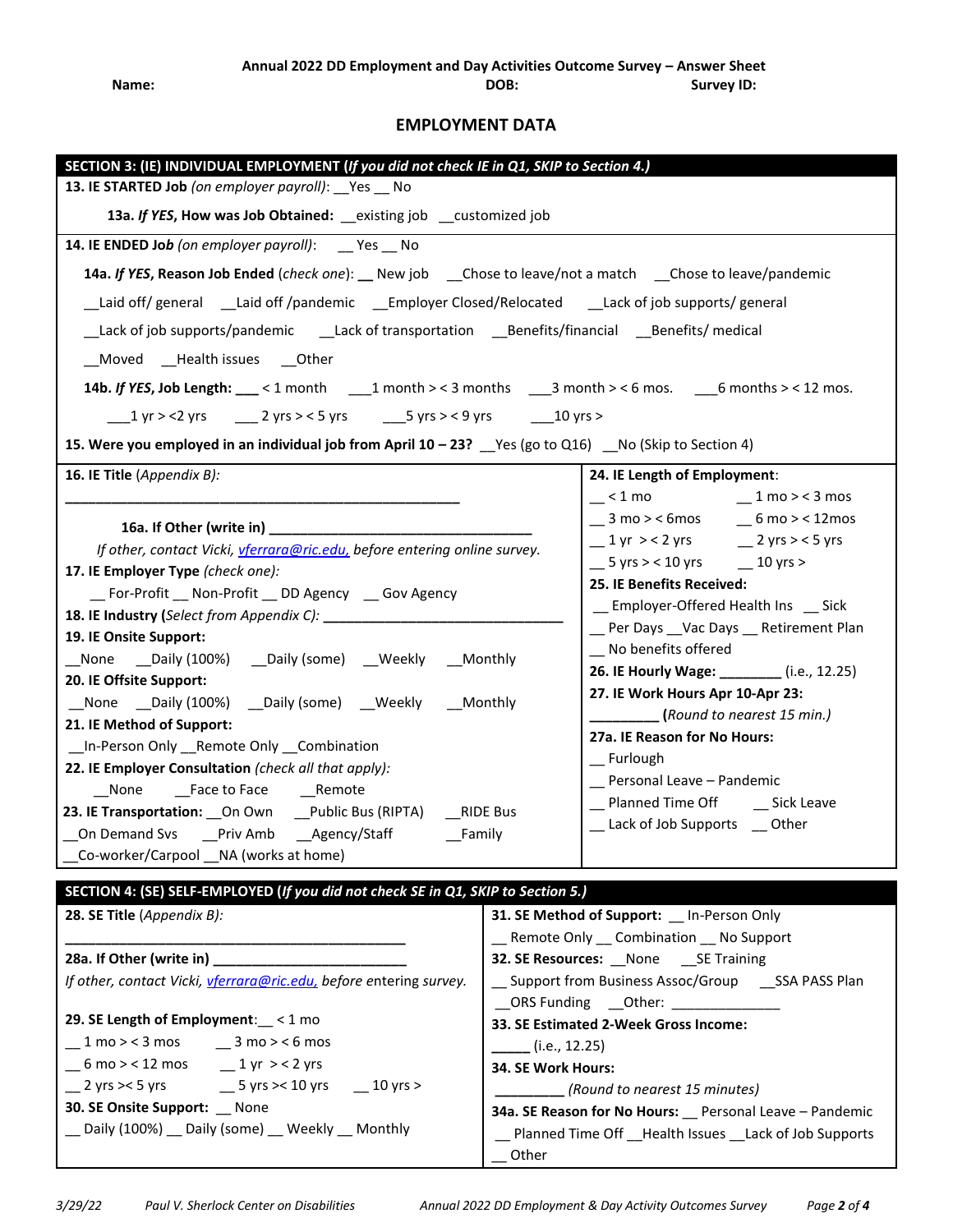# **Annual 2022 DD Employment and Day Activities Outcome Survey – Answer Sheet** Name: **Name: Name: DOB: CODE: Survey ID: Survey ID: Survey ID: Survey ID: CODE: CONS**

| SECTION 5: (PPI) PROVIDER PAID INDIVIDUAL EMPLOYMENT (If you did not check PPI in Q1 SKIP to Section 6.) |                                                       |  |  |
|----------------------------------------------------------------------------------------------------------|-------------------------------------------------------|--|--|
| 35. PPI Title (Appendix B):                                                                              | 41. PPI Offsite Support:                              |  |  |
|                                                                                                          | __ None ___ _ Daily (100%) ___ Daily (some)           |  |  |
|                                                                                                          | _ Weekly _ _ Monthly                                  |  |  |
| If other, contact Vicki, <i>vferrara@ric.edu</i> , before entering survey.                               |                                                       |  |  |
| 36. PPI Industry: (Appendix C):                                                                          | 42. PPI Method of Support:                            |  |  |
|                                                                                                          | _ In-Person Only _ Remote Only _ _ Combination        |  |  |
| 37. PPI Business Type (check one): For-Profit Non-Profit                                                 |                                                       |  |  |
| DD Agency __ Gov __ Bus. w/Miss to hire                                                                  | 43. PPI Employer Consultation (check all that apply): |  |  |
|                                                                                                          | __ None ____________ Face to Face _________ Remote    |  |  |
| 38. PPI Transportation:                                                                                  |                                                       |  |  |
| _ On Own _ Public Bus (RIPTA) _ RIDE Bus                                                                 | 44. PPI Benefits Received:                            |  |  |
| _On Demand Svs __ Priv Amb __ Agency/Staff                                                               | _Employer-Offered Health Ins                          |  |  |
| _ Family _ Co-worker/Carpool                                                                             | _ Sick _ Per Days _ Vac Days _ Retirement Plan        |  |  |
| _ NA (works at home)                                                                                     | _ No benefits offered                                 |  |  |
|                                                                                                          |                                                       |  |  |
| 39. PPI Length of Employment:                                                                            | 45. PPI Hourly Wage: ____________(i.e., 12.25)        |  |  |
| $\leq$ < 1 mo $\leq$ 1 mo > < 3 mos                                                                      |                                                       |  |  |
| $3 \text{ mo} > 6 \text{ mos}$<br>$-6$ mo $>$ < 12 mos                                                   | 46. PPI Work Hours Apr 10-Apr 23:                     |  |  |
| $\_1$ yr > < 2 yrs<br>$\frac{2}{1}$ 2 yrs > < 5 yrs                                                      | (round to nearest 15 minutes)                         |  |  |
| $\_$ 5 yrs > < 10 yrs<br>$10 \text{ yrs} >$                                                              |                                                       |  |  |
|                                                                                                          | 46a. PPI Reason for No Hours:                         |  |  |
| 40. PPI Onsite Support:<br>_ None _ Daily (100%) _ Daily (some) _ Weekly _ Monthly                       | Furlough<br>_ Personal Leave - Pandemic               |  |  |
|                                                                                                          | Planned Time Off Sick Leave                           |  |  |
|                                                                                                          | Lack of Job Supports _ Other                          |  |  |
|                                                                                                          |                                                       |  |  |

| SECTION 6: (PPG) PROVIDER PAID GROUP EMPLOYMENT (If you did not check PPG in Q1 SKIP to Section 7.) |                                                             |  |  |
|-----------------------------------------------------------------------------------------------------|-------------------------------------------------------------|--|--|
| 47. PPG Title (Appendix B):                                                                         | 53. PPG Onsite Support:                                     |  |  |
|                                                                                                     | __ None __ Daily (100%)__ Daily (some) __ Weekly __ Monthly |  |  |
|                                                                                                     | 54. PPG Method of Support:                                  |  |  |
| If other, contact Vicki, <i>vferrara@ric.edu</i> , 401-456-8092                                     | _ In-Person Only _ Remote Only _ Combination                |  |  |
| 48. PPG Industry: (Appendix C): ______________                                                      | <b>55. PPG Benefits Received:</b>                           |  |  |
| 49. PPG Business Type (check one):                                                                  | _ Employer-Offered Health Ins _ Sick _ Per Days _Vac Days   |  |  |
| _For-Profit __ Non-Profit __ DD Agency                                                              | __ Retirement Contribution ___ No benefits offered          |  |  |
| _Gov _________ Bus. w/Miss to hire                                                                  | 56. PPG Hourly Wage: _________ (i.e. 12.25)                 |  |  |
| <b>50. PPG Number of Workers:</b>                                                                   | 57. PPG Work Hours Apr 10-Apr 23:                           |  |  |
| $\frac{2-3}{1}$ $\frac{4-6}{1}$ $\frac{7-10}{10}$ more than 10                                      | (round to nearest 15 minutes)                               |  |  |
| 51. PPG Transportation: __ On Own __ Public Bus (RIPTA)                                             | 57a. PPG Reason for No Hours:                               |  |  |
| __ RIDE Bus __ On Demand Svs__ Priv Amb __ Agency/Staff                                             | Furlough                                                    |  |  |
| __ Family __ Co-worker/Carpool __ NA (works at home)                                                | __ Personal Leave – Pandemic                                |  |  |
| 52. PPG Length of Employment: __<1 mo __ 1 mo ><3 mos                                               | __ Planned Time Off ___ __ Sick Leave                       |  |  |
| $\_$ 3 mo > < 6 mos $\_$ 6 mo > < 12 mos $\_$ 1 yr > < 2 yrs                                        | __ Lack of Job Supports __ Other                            |  |  |
| _ 2 yrs > < 5 yrs _ 5 yrs > < 10 yrs _ 10 yrs >                                                     |                                                             |  |  |

**Hours Key: 15 min = .25 30 min = .50 45 min = .75 Round work hour to nearest 15 minutes (i.e., 12 hours and 40 minutes = 12.75 hours)**